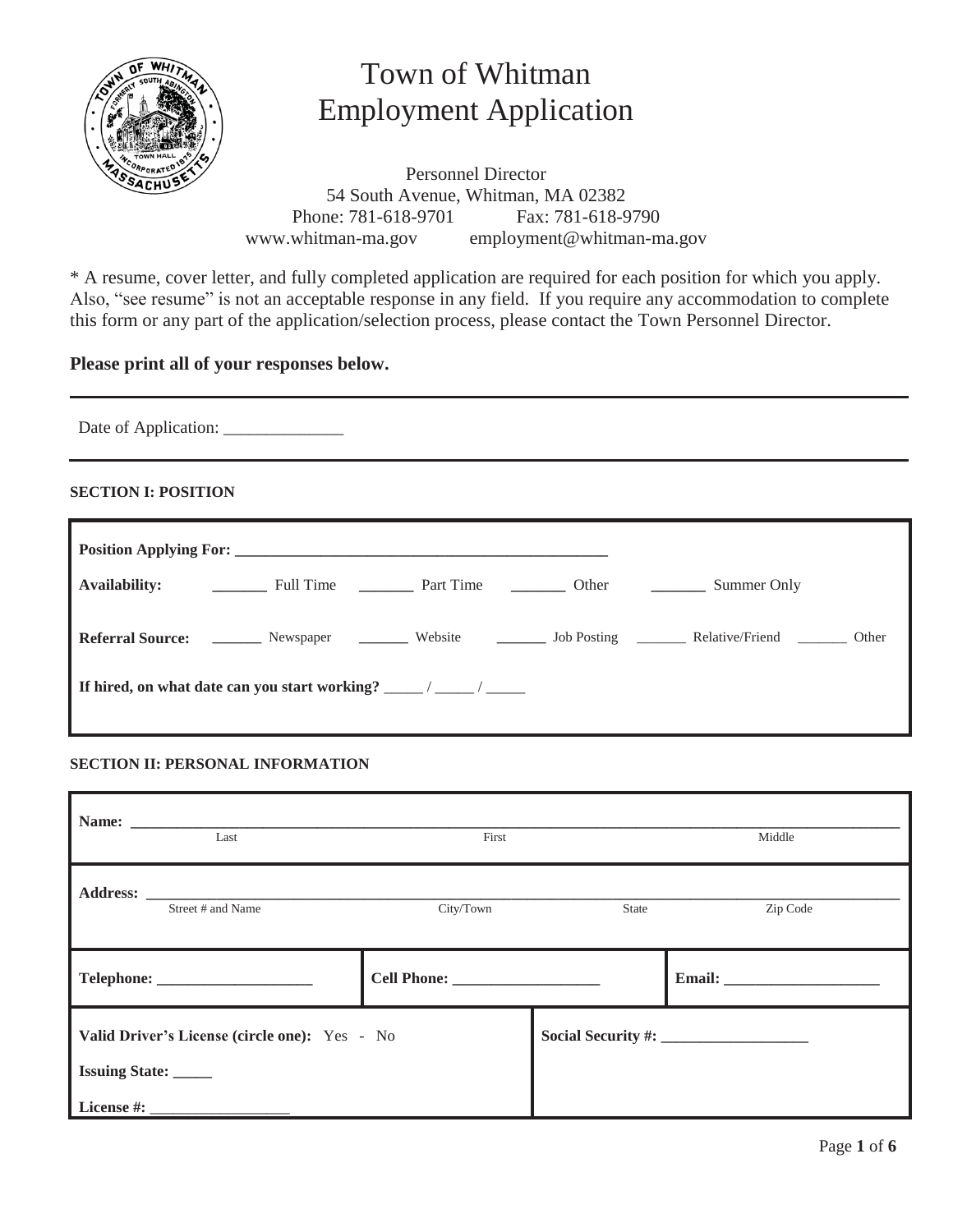#### **SECTION III: EDUCATION**

|                             | <b>High School</b> | <b>College/University</b> | Post-Grad |
|-----------------------------|--------------------|---------------------------|-----------|
| School Name,                |                    |                           |           |
| City, State                 |                    |                           |           |
|                             |                    |                           |           |
|                             |                    |                           |           |
| Years Completed             |                    |                           |           |
|                             |                    |                           |           |
|                             |                    |                           |           |
| Diploma/Degree              |                    |                           |           |
|                             |                    |                           |           |
|                             |                    |                           |           |
|                             |                    |                           |           |
| Describe Course<br>of Study |                    |                           |           |
|                             |                    |                           |           |
|                             |                    |                           |           |
| Specialized                 |                    |                           |           |
| Training, Skills,           |                    |                           |           |
| Extra-Curricular            |                    |                           |           |
| Activities                  |                    |                           |           |

#### **SECTION IV: LICENSES AND SKILLS**

| Do you have a valid CDL license (Class A or B)? Yes $\_\_\_\_$ No $\_\_\_$ If yes, enter expiration date: |  |                                                  |
|-----------------------------------------------------------------------------------------------------------|--|--------------------------------------------------|
| Do you have a valid Hydraulic License?                                                                    |  | Yes _____ No ____ If yes, enter expiration date: |

Please list all valid licenses, certifications and endorsements: \_\_\_\_\_\_\_\_\_\_\_\_\_\_\_\_\_\_\_\_\_\_\_\_\_\_\_\_\_\_\_\_\_\_\_\_\_\_\_\_\_\_\_\_\_

#### **Check the column that you feel best describes your office skills:**

|                         | Beginner<br>✓ | Intermediate<br>✓ | Advanced<br>✓ |
|-------------------------|---------------|-------------------|---------------|
| Microsoft Word          |               |                   |               |
| Microsoft Excel         |               |                   |               |
| <b>Microsoft Access</b> |               |                   |               |
| Microsoft PowerPoint    |               |                   |               |
| Bookkeeping             |               |                   |               |

\_\_\_\_\_\_\_\_\_\_\_\_\_\_\_\_\_\_\_\_\_\_\_\_\_\_\_\_\_\_\_\_\_\_\_\_\_\_\_\_\_\_\_\_\_\_\_\_\_\_\_\_\_\_\_\_\_\_\_\_\_\_\_\_\_\_\_\_\_\_\_\_\_\_\_\_\_\_\_\_\_\_\_\_\_\_\_\_\_\_\_\_\_\_\_

 $\_$  ,  $\_$  ,  $\_$  ,  $\_$  ,  $\_$  ,  $\_$  ,  $\_$  ,  $\_$  ,  $\_$  ,  $\_$  ,  $\_$  ,  $\_$  ,  $\_$  ,  $\_$  ,  $\_$  ,  $\_$  ,  $\_$  ,  $\_$  ,  $\_$  ,  $\_$  ,  $\_$  ,  $\_$  ,  $\_$  ,  $\_$  ,  $\_$  ,  $\_$  ,  $\_$  ,  $\_$  ,  $\_$  ,  $\_$  ,  $\_$  ,  $\_$  ,  $\_$  ,  $\_$  ,  $\_$  ,  $\_$  ,  $\_$  ,

List any computer software programs with which you are proficient: \_\_\_\_\_\_\_\_\_\_\_\_\_\_\_\_\_\_\_\_\_\_\_\_\_\_\_\_\_\_\_\_\_\_\_\_\_\_\_\_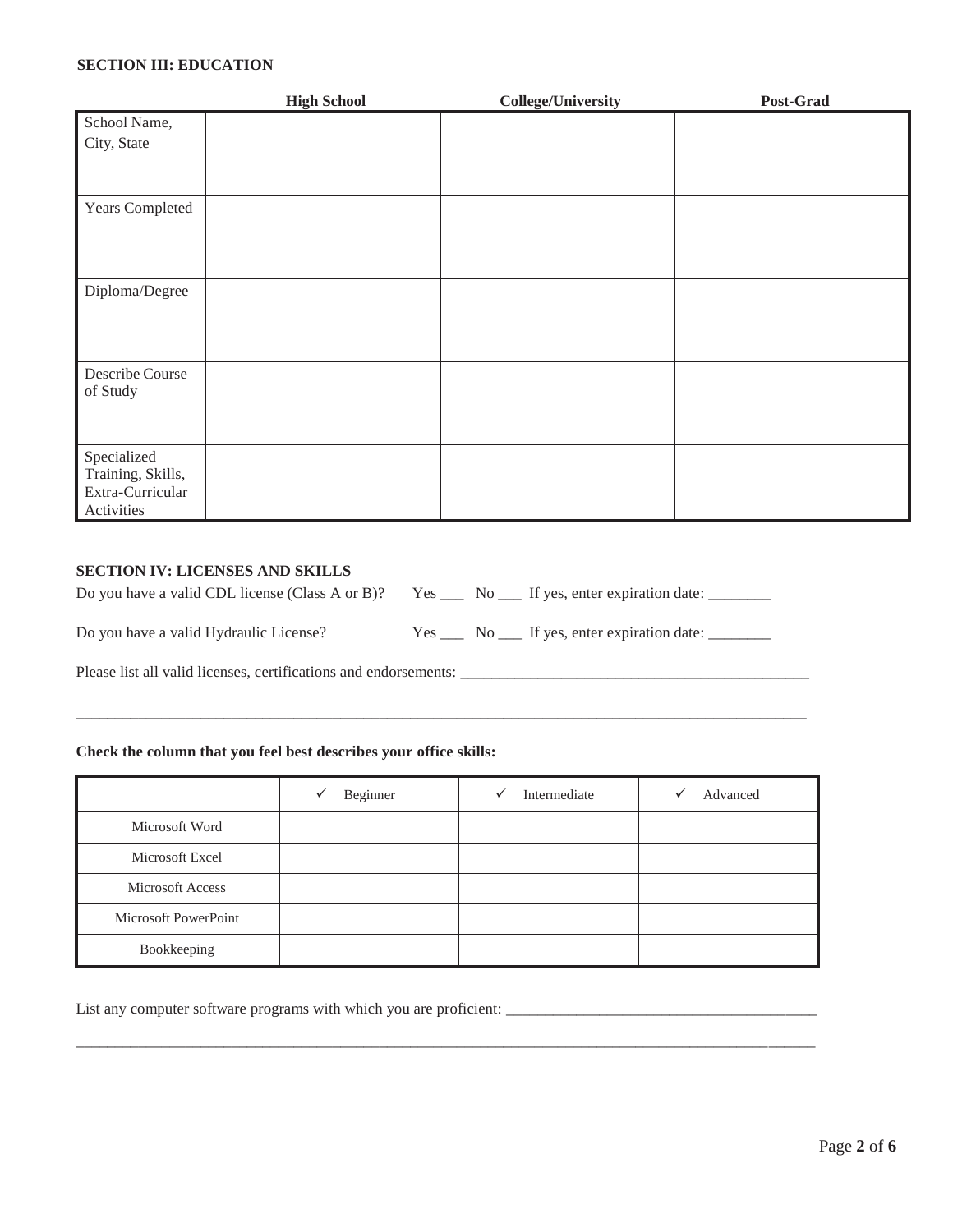#### **SECTION V: EMPLOYMENT EXPERIENCE (LIST ALL EMPLOYMENT)**

Please account for the all positions you have held. Start with your present or most recent job first. You may include military service and any verifiable work performed as an intern or volunteer. **Please attach additional page(s) if necessary.** 

| Employer:                              | Duties Performed:                            |
|----------------------------------------|----------------------------------------------|
| Address:                               |                                              |
| City, State:                           |                                              |
| Job Title:                             |                                              |
| Supervisor:                            |                                              |
| Reason for Leaving:                    |                                              |
| Dates Employed: From<br>To             | May we contact this employer for references? |
|                                        | If yes, please provide phone number:         |
| Employer:                              | Duties Performed:                            |
| Address:                               |                                              |
| City, State:                           |                                              |
| Job Title:                             |                                              |
| Supervisor:                            |                                              |
| Reason for Leaving:                    |                                              |
| Dates Employed: From To                | May we contact this employer for references? |
|                                        | If yes, please provide phone number:         |
| Employer:                              | Duties Performed:                            |
| Address:                               |                                              |
| City, State:                           |                                              |
| Job Title:                             |                                              |
| Supervisor:                            |                                              |
| Reason for Leaving:                    |                                              |
| Dates Employed: From<br>T <sub>o</sub> | May we contact this employer for references? |
|                                        | If yes, please provide phone number:         |

### **SECTION VI: MILITARY HISTORY**

Veteran of US Armed Forces? Yes \_\_\_\_ No \_\_\_\_ Branch: \_\_\_\_\_\_\_\_\_\_\_\_\_\_\_\_\_\_\_\_\_\_\_\_\_\_\_\_

| Discharge Status:               |  |
|---------------------------------|--|
| <b>Present Military Status:</b> |  |

Discharge Status: \_\_\_\_\_\_\_\_\_\_\_\_\_\_\_\_\_\_\_\_\_ Rank When Discharged: \_\_\_\_\_\_\_\_\_\_\_\_\_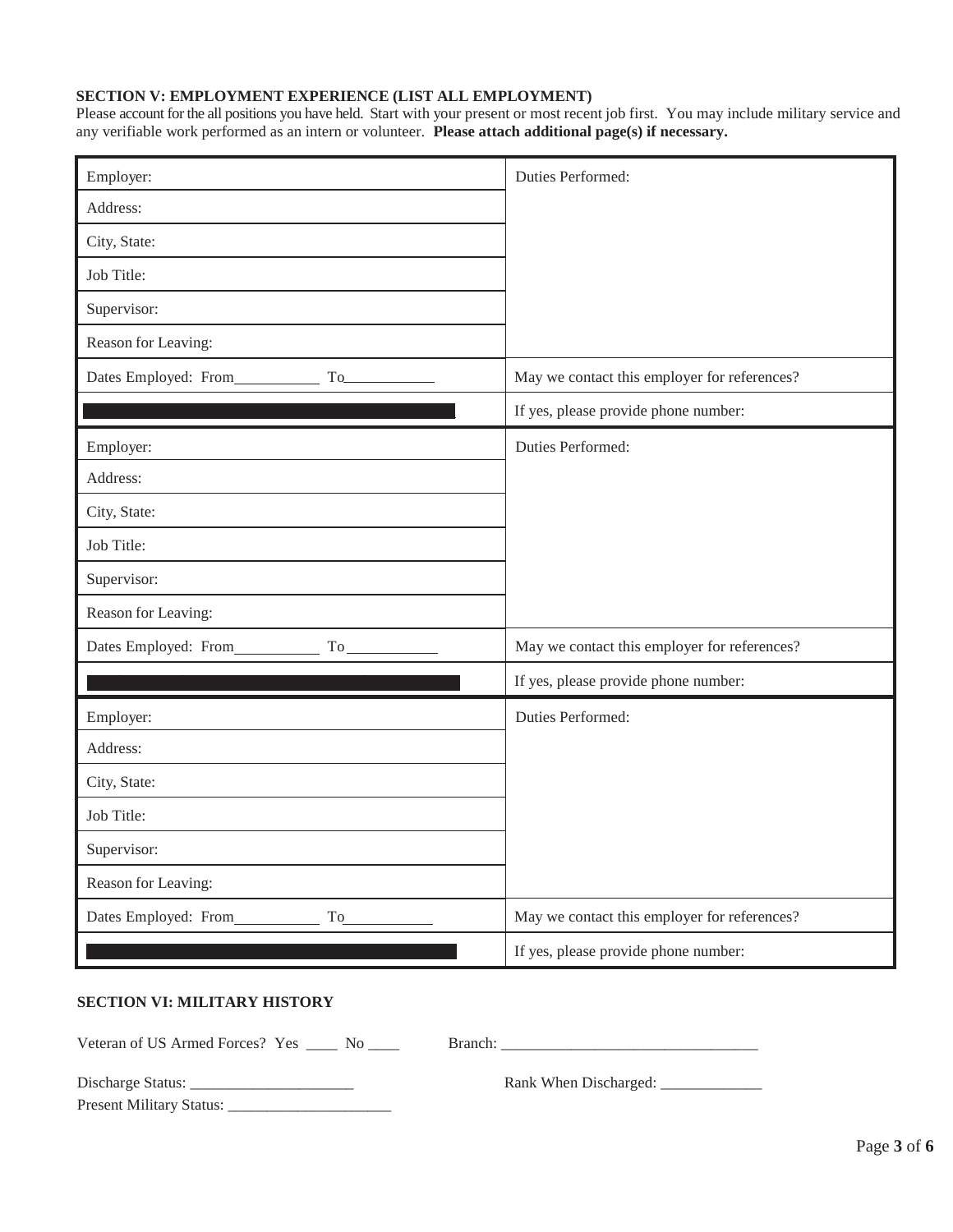#### **SECTION VII: CHARACTER REFERENCES**

Please list three (3) persons not related to you, who have known you for at least six (6) months, and have knowledge of your character, experience and ability.

| Name:       | Occupation:            |
|-------------|------------------------|
| Address:    | City, State:           |
| Home Phone: | <b>Business Phone:</b> |
| Name:       | Occupation:            |
| Address:    | City, State:           |
| Home Phone: | <b>Business Phone:</b> |
| Name:       | Occupation:            |
| Address:    | City, State:           |
| Home Phone: | <b>Business Phone:</b> |

## **SECTION VIII: MISCELLANEOUS QUESTIONS**

|                                                                                                                                                                                                                                                                                                                               |     | Please Circle One |
|-------------------------------------------------------------------------------------------------------------------------------------------------------------------------------------------------------------------------------------------------------------------------------------------------------------------------------|-----|-------------------|
| If hired, can you provide proof that you are legally able to work in the United States? In<br>compliance with federal law, all persons hired will be required to verify identity and<br>eligibility to work in the United States and to complete the required employment<br>eligibility verification document form upon hire. | Yes | N <sub>0</sub>    |
| Are you 18 years old or over?                                                                                                                                                                                                                                                                                                 | Yes | N <sub>o</sub>    |
| If under age 18, can you supply an Employment Permit?                                                                                                                                                                                                                                                                         | Yes | N <sub>o</sub>    |
| Are you 21 years old or over? (Police Officer applicants only)                                                                                                                                                                                                                                                                | Yes | N <sub>o</sub>    |
| Are you employed now?                                                                                                                                                                                                                                                                                                         | Yes | N <sub>o</sub>    |
| Do you have commitments, contractual or other, to another employer or organization<br>which might affect your employment with us?                                                                                                                                                                                             | Yes | N <sub>0</sub>    |
| Can you travel if the job requires it?                                                                                                                                                                                                                                                                                        | Yes | No                |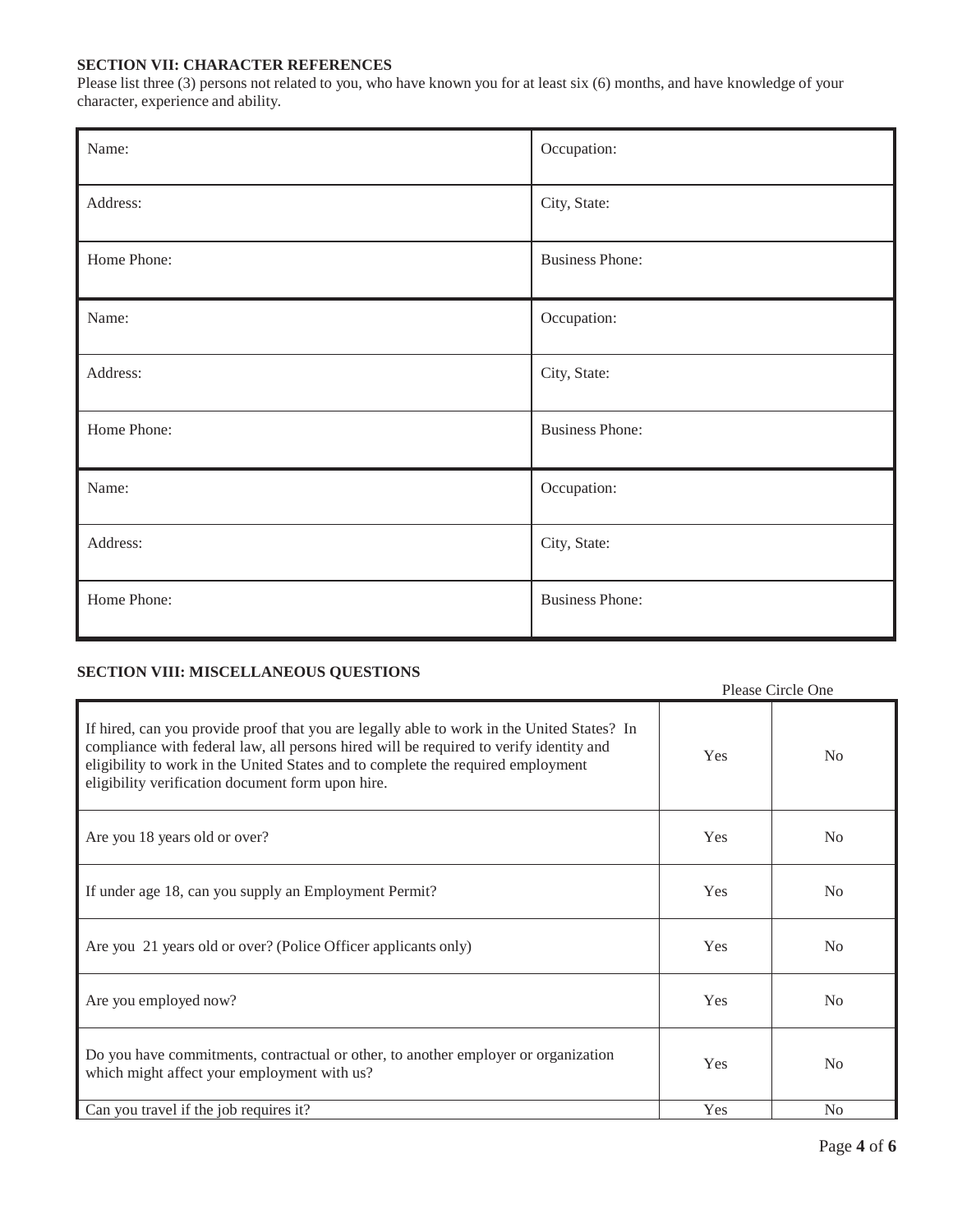| Have you ever been discharged from any position? If yes, please state the circumstances.                                                                                 | Yes.       | N <sub>0</sub> |
|--------------------------------------------------------------------------------------------------------------------------------------------------------------------------|------------|----------------|
| Do you have any friends or family who work for the Town of Whitman? If yes, please<br>name them and state your relationship.                                             | <b>Yes</b> | N <sub>0</sub> |
| Have you ever filed an application for employment with the Town? If yes, please provide<br>the date(s) of your application(s) and the position(s) for which you applied. | <b>Yes</b> | N <sub>0</sub> |
| Have you ever been employed with the Town? If yes, please provide your dates of<br>employment and the department(s) in which you worked.                                 | <b>Yes</b> | N <sub>0</sub> |

## **SECTION IX: APPLICANT'S STATEMENT**

I understand that acceptance of the application by the Town of Whitman does not imply that I will be employed. I certify that the statements and information I have provided are true and complete. I understand that misrepresentation or omission of any fact in my application, resume, or cover letter, or in any materials or statements provided during the application process and/or interviews, can be grounds for refusal of employment or can be grounds for termination from employment.

I understand that any offer of employment that I receive from the Town of Whitman is contingent upon successful completion of the pre-employment screening process including, but not limited to, the Town of Whitman receiving satisfactory references, a satisfactory Criminal Offense Record Inquiry (CORI) and/or Sexual Offender Information Inquiry (SORI), satisfactory verification of driver's license(s) and driving history, certifications where required and satisfactory completion of any required post-offer, pre-employment alcohol and drug test or mental and physical examinations.

In processing my application for employment, the Town of Whitman may verify all of the information provided by me concerning, among other things, my prior employment or military record, education, character, general reputation and personal characteristics. I hereby authorize the Town to take whatever steps deemed necessary to obtain information regarding my qualifications for employment including contacting my present and former employers, by contacting individuals listed as business, educational or personal references, and by contacting other individuals to provide or further clarify information about me. I hereby release and hold the Town, my present and former employers, and all individuals contacted for information about me harmless from any and all liability for claims or damages arising from requesting, furnishing and/or reviewing the requested information.

I understand that the Town of Whitman is an at-will employer. If employed, I understand that my employment may be terminated with or without cause at any time unless there is an applicable bargaining unit contract provision. Should I be employed by the Town of Whitman, I agree to comply with the policies, rules, regulations, and procedures of the Town of Whitman.

**My signature certifies that I have read and agree with the above statements, all statements contained in this application for employment, and the terms and conditions of this application process.** 

Signature of Applicant

Date

**It is unlawful in Massachusetts to require or administer a lie detector test as a condition of employment or continued employment. An employer who violates this law shall be subject to criminal penalties and civil liability.** 

**The Town of Whitman is an equal opportunity employer and does not discriminate against any applicant because of race, color, religion, sex, marital status, genetics, national origin, age, disability, sexual orientation or any other class protected by federal, state or local law.**